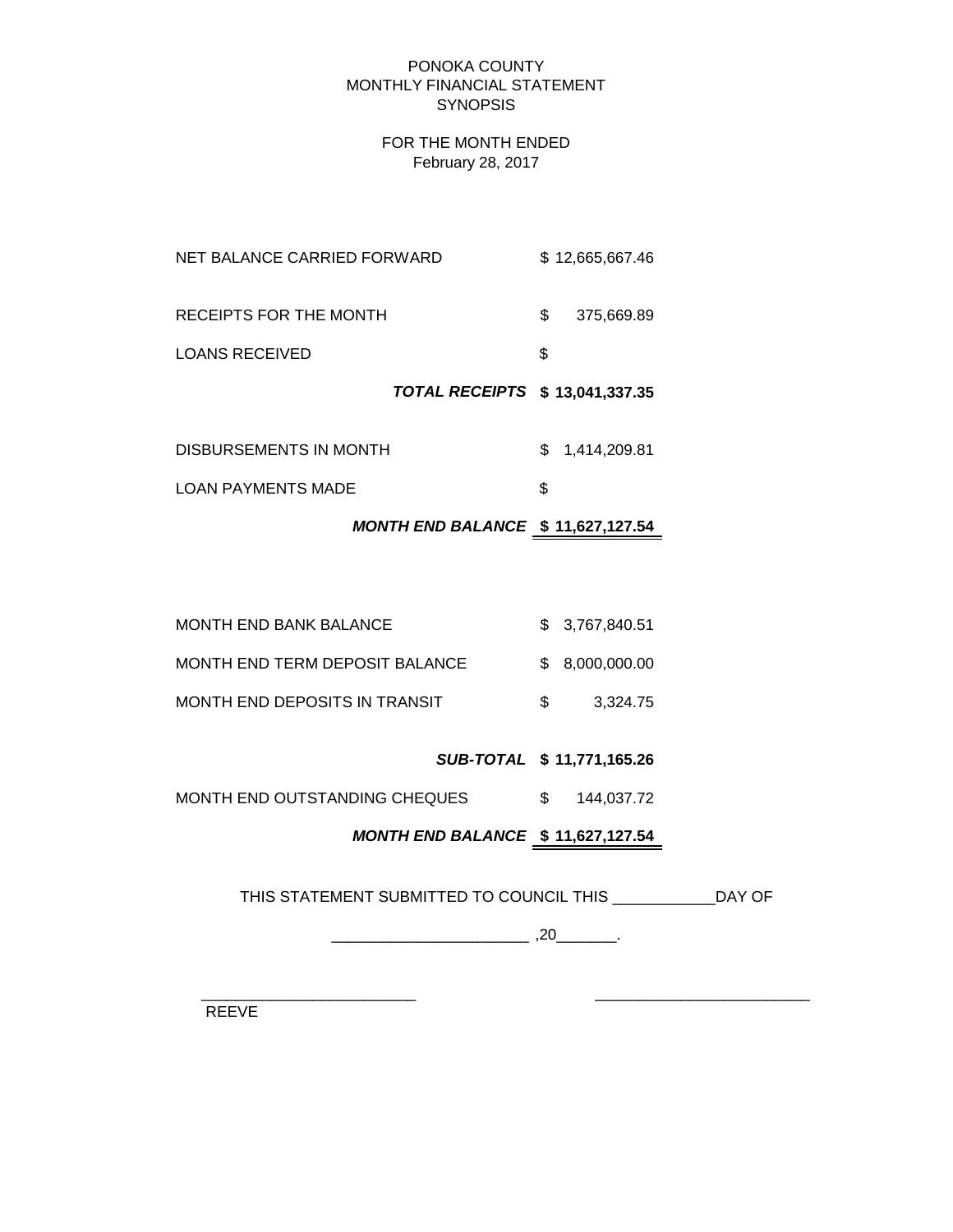## PONOKA COUNTY MONTHLY FINANCIAL STATEMENT

# FOR THE MONTH ENDED February 28, 2017

|                                                                              |                             | <b>GENERAL</b>         | <b>Previous Month</b>  | <b>PAYROLL</b> |
|------------------------------------------------------------------------------|-----------------------------|------------------------|------------------------|----------------|
| NET BALANCE AT END OF PREVIOUS MONTH                                         |                             | \$<br>10,978,674.39 \$ | 11,332,453.11 \$       | 5,000.00       |
| RECEIPTS FOR THE MONTH                                                       |                             | \$<br>165,396.65 \$    | 240,756.82 \$          | 209,312.81     |
| <b>ATB TERM</b>                                                              |                             |                        |                        | \$             |
| <b>SUB TOTAL</b>                                                             |                             | \$<br>11,144,071.04 \$ | 11,573,209.93 \$       | 214,312.81     |
| LESS:                                                                        |                             |                        |                        |                |
| <b>CHEQUES ISSUED</b>                                                        |                             | \$<br>1,204,167.99 \$  | 594,535.54 \$          | 209,312.81     |
| <b>Bank Charges</b><br><b>INTEREST TO GENERAL</b><br><b>NSF CHARGE BACKS</b> |                             | \$                     | \$                     | 0              |
|                                                                              | <b>MONTH END BALANCE \$</b> | 9,939,903.05           | \$<br>10,978,674.39 \$ | 5,000.00       |
| <b>BANK BALANCE AT END OF MONTH</b>                                          |                             | \$<br>2,080,605.30 \$  | 2,997,894.41 \$        | 5,010.72       |
| <b>TERM DEPOSIT BALANCE</b>                                                  |                             | \$<br>8,000,000.00 \$  | 8,000,000.00 -         |                |
| <b>OUTSTANDING DEPOSITS</b>                                                  |                             | \$<br>3,324.75 \$      | 8,935.52               |                |
| <b>FROM TRUST ACCOUNTS</b>                                                   |                             | \$                     | \$                     | \$             |
|                                                                              | <b>SUB-TOTAL</b>            | \$<br>10,083,930.05 \$ | 11,006,829.93 \$       | 5,010.72       |
| LESS:                                                                        |                             |                        |                        |                |
| <b>OUTSTANDING CHEQUES</b>                                                   |                             | \$<br>144,027.00 \$    | 28,155.54 \$           |                |
| <b>INTEREST TO GENERAL ACCOUNT</b>                                           |                             |                        |                        | \$<br>10.72    |
|                                                                              | <b>MONTH END BALANCE \$</b> | 9,939,903.05 \$        | 10,978,674.39          | \$<br>5,000.00 |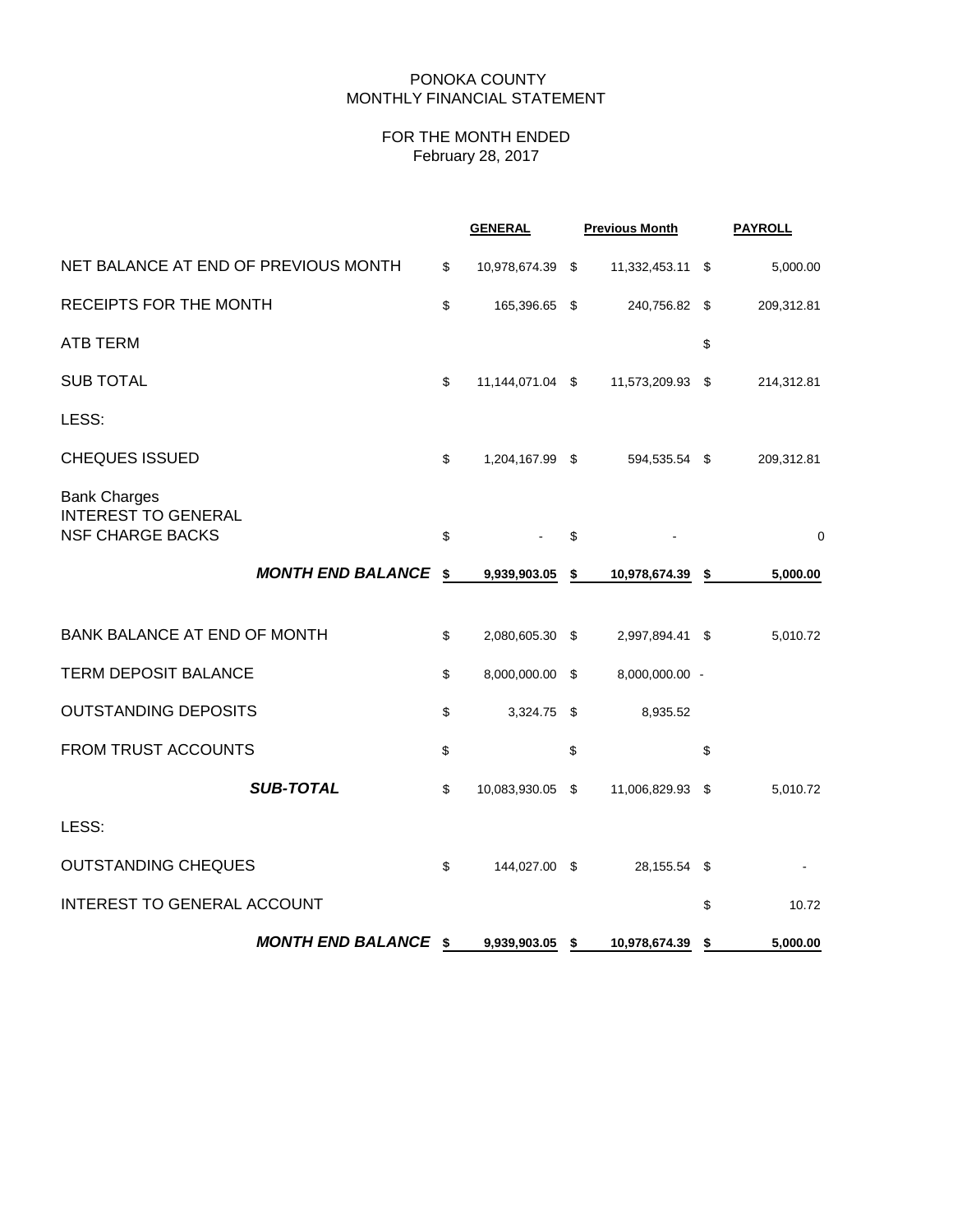# PONOKA COUNTY MONTHLY FINANCIAL STATEMENT

# FOR THE MONTH ENDED February 28, 2017

|                                      |                       | DEVELOPMENT TR. DEVELOPMENT TR. |                | <b>C.C.I.T.F</b> |
|--------------------------------------|-----------------------|---------------------------------|----------------|------------------|
| NET BALANCE AT END OF PREVIOUS MONTH | \$<br>1,204,538.93 \$ | 1,204,534.43 \$                 |                | 351,350.66       |
| <b>RECEIPTS FOR THE MONTH</b>        | \$<br>646.44          | \$<br>716.01 \$                 |                | 246.27           |
| <b>LOANS RECEIVED</b>                | \$                    | \$                              |                |                  |
| <b>SUB-TOTAL</b>                     | \$<br>1,205,185.37 \$ | 1,205,250.44 \$                 |                | 351,596.93       |
| LESS:                                |                       |                                 |                |                  |
| TRANSFER TO GENERAL ACCOUNT          | \$<br>716.01 \$       | 711.51                          |                |                  |
| <b>BANK CHARGES</b>                  | $\mathbf 0$           |                                 | 0 <sup>5</sup> | 13.00            |
| <b>RETURNED ITEMS</b>                | \$                    | \$                              | \$             |                  |
| <b>MONTH END BALANCE</b>             | \$<br>1,204,469.36    | \$<br>1,204,538.93              | \$             | 351,583.93       |
| BANK BALANCE AT END OF MONTH         | \$<br>1,204,469.36 \$ | 1,204,538.93 \$                 |                | 351,583.93       |
| TERM DEPOSIT BALANCE                 | \$                    | \$                              | \$             |                  |
| <b>OUTSTANDING DEPOSITS</b>          | $\mathbf 0$           | $\mathbf 0$                     |                | 0                |
| <b>CASH ON HAND</b>                  | \$                    | \$                              | \$             |                  |
| <b>SUB-TOTAL</b>                     | \$<br>1,204,469.36 \$ | 1,204,538.93 \$                 |                | 351,583.93       |
| LESS:                                |                       |                                 |                |                  |
| TRANSFER TO GENERAL ACCOUNT          |                       |                                 | \$             |                  |
| <b>MONTH END BALANCE \$</b>          | 1,204,469.36 \$       | 1,204,538.93                    | \$             | 351,583.93       |